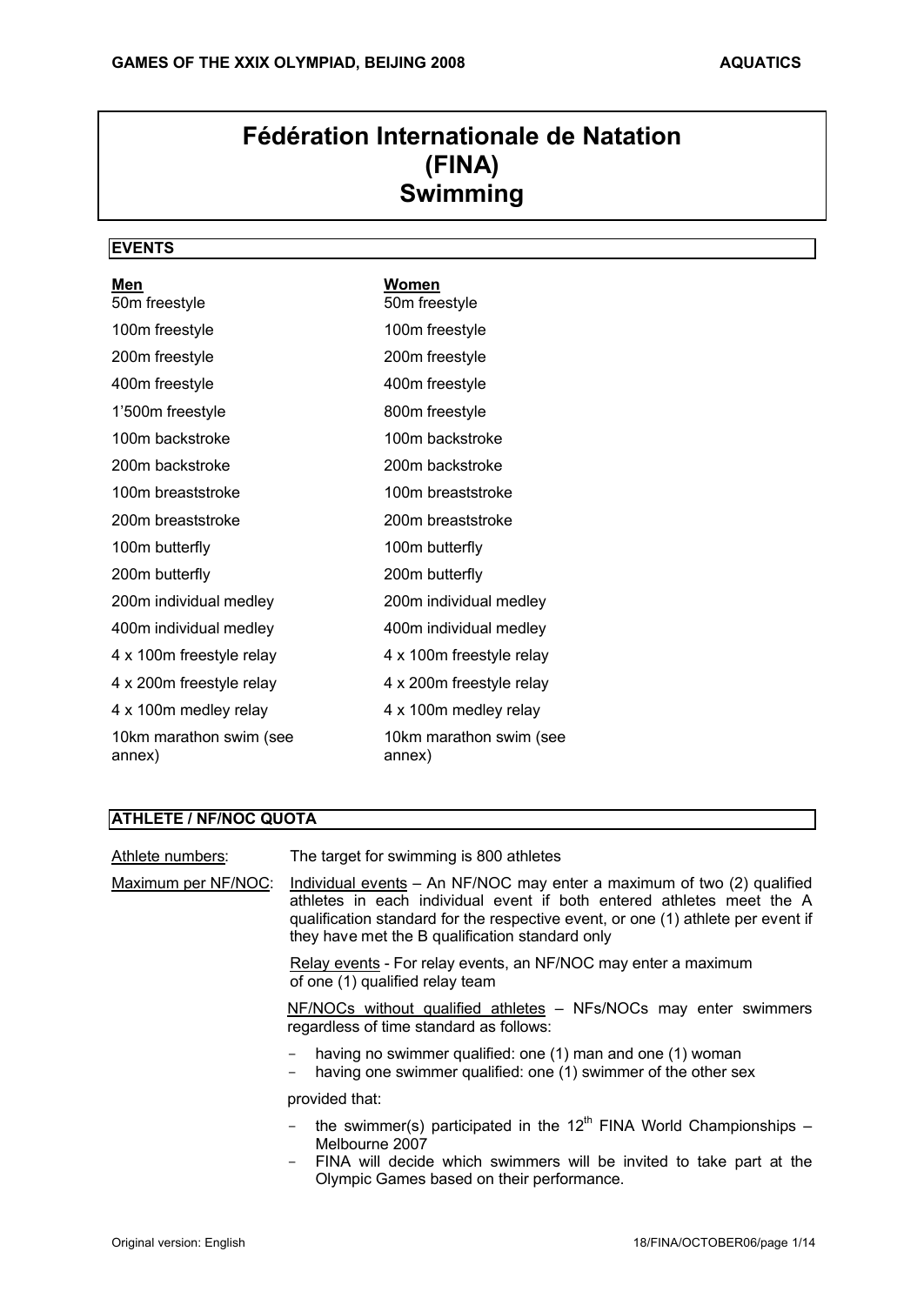### **QUALIFICATION SYSTEM**

#### **1. 'A' and 'B' qualifying standard - individuals**

#### *FINA Rule BL 8.3.6.1*

For each individual event at the Olympic Games the FINA Bureau will establish Standard Entry Times on two levels: A and B, of which B shall be easier to achieve. If a National Federation/NOC enters only one swimmer per event all swimmers entered must meet the qualifying B standard time. If two swimmers are entered in the same event, both of them must meet the qualifying A standard time. Standard entry times can only be achieved in competitions approved for that purpose by FINA.

#### **2. NFs/NOCs without qualified athletes**

#### *FINA Rule BL 8.3.6.2*

National Federations/NOCs may enter swimmers regardless of time standard as follows:

- having no swimmer qualified: one man and one woman
- having one swimmer qualified: one swimmer of the other sex

provided that:

- the swimmer(s) participated in the  $12<sup>th</sup>$  FINA World Championships Melbourne 2007
- FINA will decide which swimmers will be invited to take part at the Olympic Games based on their performance.

NFs/NOCs without qualified entries must submit their applications for entries to FINA for approval by **15 June 2008**.

#### **3. Relay teams**

#### *FINA Rule BL 8.3.6.3*

Each NF/NOC may enter only one team in each relay event. All swimmers entered in individual events can be used in relays. In the Olympic Games, not more than sixteen (16) teams can be entered in each relay competition. The top twelve (12) finishers at the  $12<sup>th</sup>$  FINA World Championships – Melbourne 2007 shall be qualified based upon the results achieved. The four (4) other teams shall be selected by FINA on the basis of the fastest times achieved in the fifteen-month period before the Olympic Games in competitions approved for that purpose by FINA.

The NFs/NOCs must confirm to FINA the participation of their qualified relay team by no later than **31 May 2008**.

Each NF/NOC may enter additional swimmers for the relays only, provided that they have achieved the 'B' standard for the stroke and distance.

The following formula shall apply:

| One (1) relay    | - two (2) extra swimmers      |
|------------------|-------------------------------|
| Two (2) relays   | - four (4) extra swimmers     |
| Three (3) relays | - six (6) extra swimmers      |
| Four (4) relays  | - ten (10) extra swimmers     |
| Five (5) relays  | - twelve (12) extra swimmers  |
| Six (6) relays   | - sixteen (16) extra swimmers |
|                  |                               |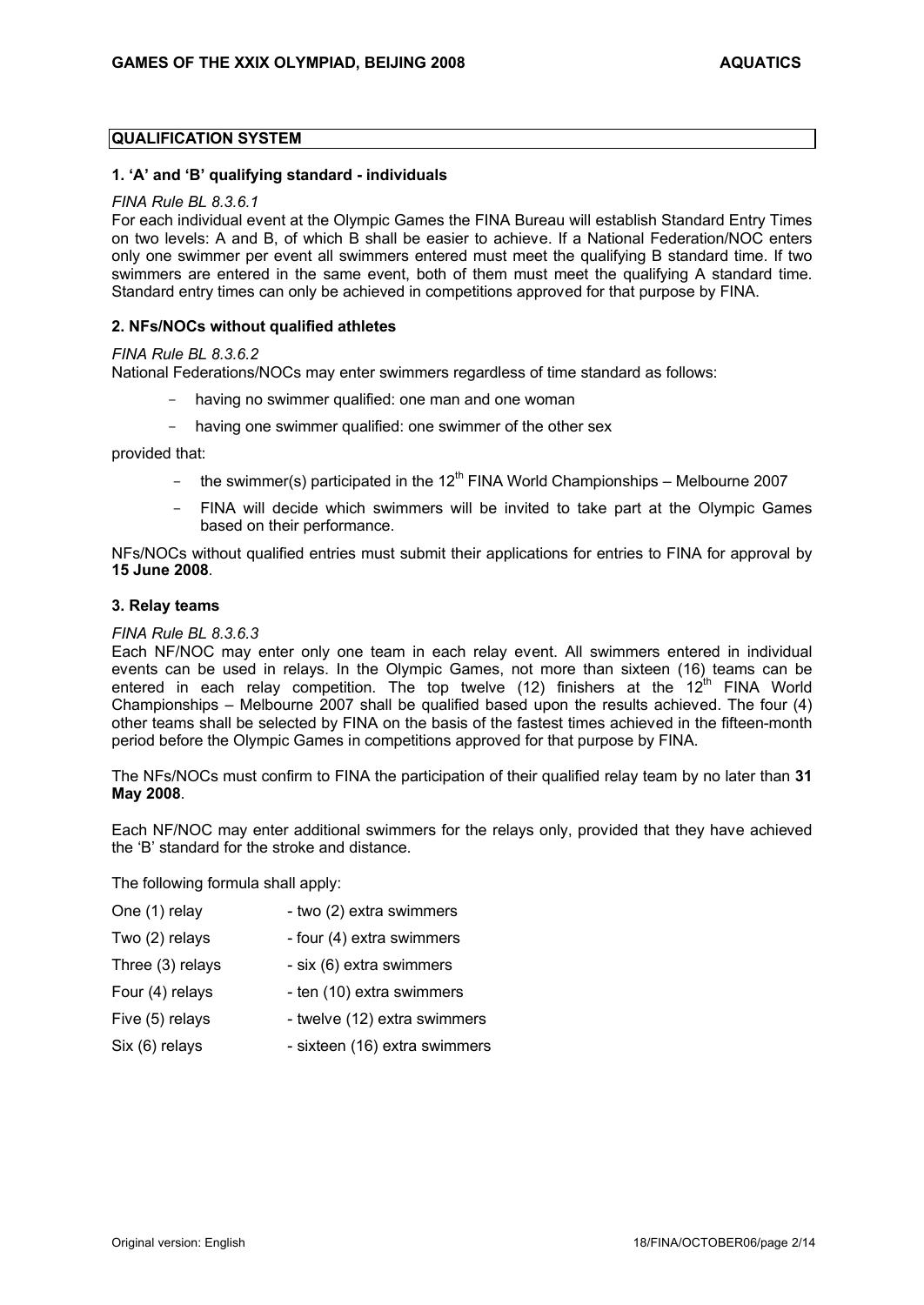|                                      |                  | A - 2 Entries |    | B - 1 Entry |    |    |       |
|--------------------------------------|------------------|---------------|----|-------------|----|----|-------|
|                                      |                  | M             | S  | 1/100       | M  | S  | 1/100 |
|                                      | 50 Freestyle     | 00            | 22 | 35          | 00 | 23 | 13    |
|                                      | 100 Freestyle    | 00            | 49 | 23          | 00 | 50 | 95    |
|                                      | 200 Freestyle    | 01            | 48 | 72          | 01 | 52 | 53    |
|                                      | 400 Freestyle    | 03            | 49 | 96          | 03 | 58 | 01    |
| <b>MEN'S STANDARD</b>                | 800 Freestyle    |               |    |             |    |    |       |
|                                      | 1500 Freestyle   | 15            | 13 | 16          | 15 | 45 | 12    |
|                                      | 100 Backstroke   | 00            | 55 | 14          | 00 | 57 | 07    |
|                                      | 200 Backstroke   | 01            | 59 | 72          | 02 | 03 | 91    |
|                                      | 100 Breaststroke | 01            | 01 | 57          | 01 | 03 | 72    |
|                                      | 200 Breaststroke | 02            | 13 | 69          | 02 | 18 | 37    |
|                                      | 100 Butterfly    | 00            | 52 | 86          | 00 | 54 | 71    |
|                                      | 200 Butterfly    | 01            | 57 | 67          | 02 | 01 | 79    |
|                                      | 200 I.M.         | 02            | 01 | 40          | 02 | 05 | 65    |
|                                      | 400 I.M.         | 04            | 18 | 40          | 04 | 27 | 44    |
|                                      |                  |               |    |             |    |    |       |
|                                      | 50 Freestyle     | 00            | 25 | 43          | 00 | 26 | 32    |
|                                      | 100 Freestyle    | 00            | 55 | 24          | 00 | 57 | 17    |
|                                      | 200 Freestyle    | 01            | 59 | 29          | 02 | 03 | 47    |
|                                      | 400 Freestyle    | 04            | 11 | 26          | 04 | 20 | 05    |
|                                      | 800 Freestyle    | 08            | 35 | 98          | 08 | 54 | 04    |
|                                      | 1500 Freestyle   |               |    |             |    |    |       |
|                                      | 100 Backstroke   | 01            | 01 | 70          | 01 | 03 | 86    |
|                                      | 200 Backstroke   | 02            | 12 | 73          | 02 | 17 | 38    |
|                                      | 100 Breaststroke | 01            | 09 | 01          | 01 | 11 | 43    |
| WOMEN'S STANDARD<br>200 Breaststroke |                  | 02            | 28 | 21          | 02 | 33 | 40    |
|                                      | 100 Butterfly    | 00            | 59 | 35          | 01 | 01 | 43    |
|                                      | 200 Butterfly    | 02            | 10 | 84          | 02 | 15 | 42    |
|                                      | 200 I.M.         | 02            | 15 | 27          | 02 | 19 | 97    |
|                                      | 400 I.M.         | 04            | 45 | 08          | 04 | 55 | 06    |

# **FINA A & B QUALIFYING TIME STANDARDS**

# Qualification period

The qualifying time standards must be obtained at any of the specified competitions held in the period **15 March 2007 to 15 July 2008**.

### Qualification events

Qualifying time standards must be obtained at any of the following competitions:

- Continental Championships

- National Olympic Trials, to be approved in advance by FINA
- International Competitions, to be approved in advance by FINA

Only times achieved at FINA recognised competitions can be accepted as entry times for the Beijing 2008 Olympic Games.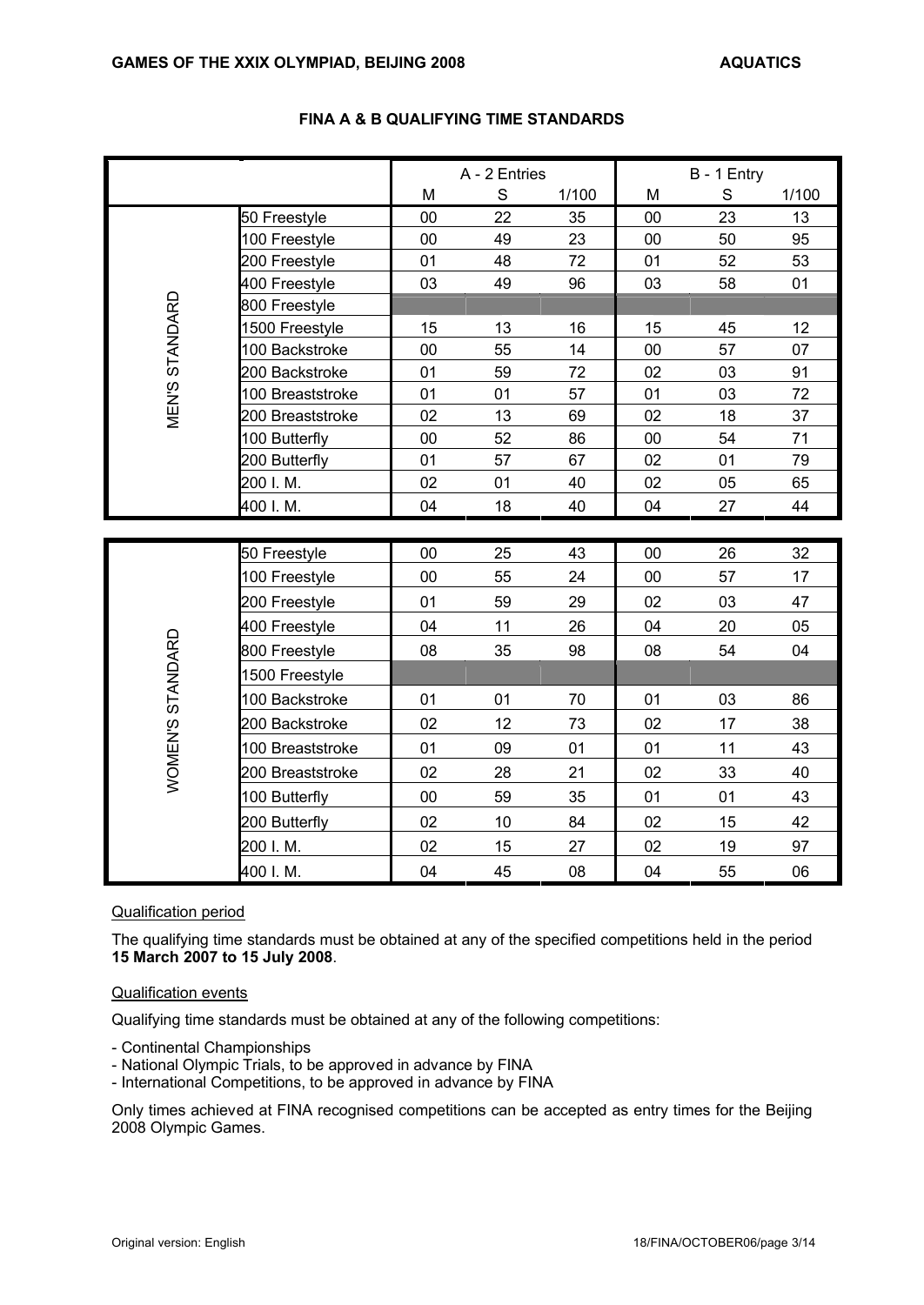# **QUALIFICATION TIMELINE**

| 15 March 2007           | Start of the qualifying time period                                                        |  |
|-------------------------|--------------------------------------------------------------------------------------------|--|
| 17 March - 1 April 2007 | 12 <sup>th</sup> FINA World Championships, Melbourne (AUS)                                 |  |
| $5 - 20$ July 2007      | All Africa Games, Algiers (ALG)                                                            |  |
| $13 - 29$ July 2007     | Pan American Games, Rio de Janeiro (BRA)                                                   |  |
| 2008                    | Oceania Championships, date and location to be confirmed                                   |  |
|                         | ASIA, date and location to be confirmed                                                    |  |
| 31 May 2008             | NFs/NOCs to confirm to FINA the participation of their qualified relay<br>teams            |  |
| 15 June 2008            | NFs/NOCs without qualified entries to submit their application to FINA<br>for approval     |  |
| 2008                    | European Swimming Championships, Eindhoven (NED), date to be<br>confirmed                  |  |
| 15 July 2008            | Conclusion of the qualifying time period                                                   |  |
| 23 July 2008            | Deadline for Beijing 2008 Organising Committee to receive entry<br>forms submitted by NOCs |  |

# **DATES / PROCESS OF CONFIRMATION OF PLACES**

NFs/NOCs must confirm to FINA the participation of their qualified relay team by **no later than 31 May 2008**.

NFs/NOCs shall submit the entry forms for their qualified athletes and teams to BOCOG by the **deadline of 23 July 2008**. These entries shall be verified and approved by BOCOG in liaison with FINA.

# **REALLOCATION OF UNUSED QUOTA POSITIONS**

If a qualified relay team will not participate at the Beijing 2008 Olympic Games, FINA will select the next relay team on the basis of the fastest time achieved in the period of **15 March 2007 to 15 July 2008**.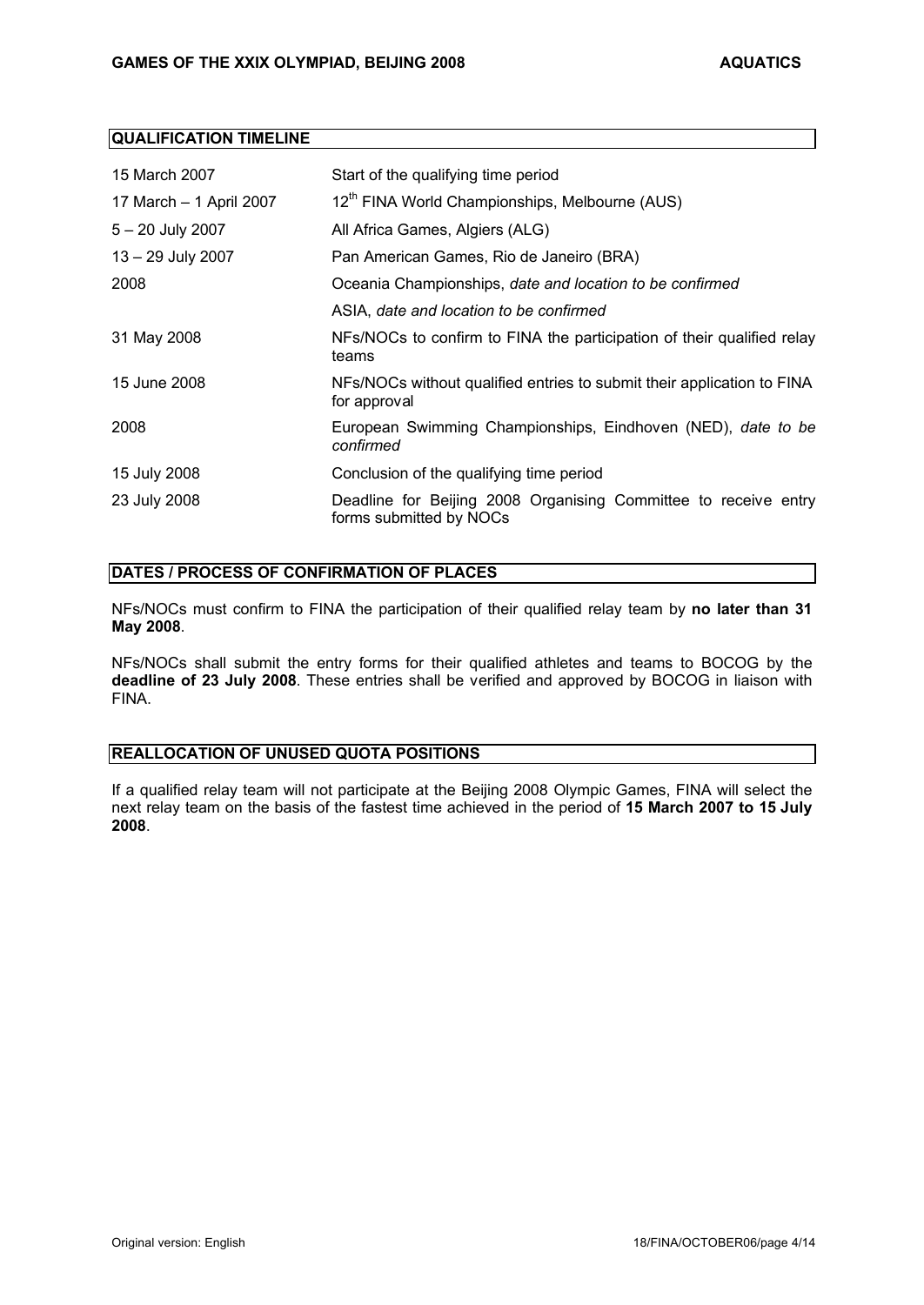# **Fédération Internationale de Natation (FINA)**

**Swimming annex - Marathon swimming**

#### **EVENTS**

**10km Men Women**

| <b>NUMBER OF PARTICIPANTS</b> |        |  |  |
|-------------------------------|--------|--|--|
| Athletes:                     | 25 men |  |  |

25 women Total of 50 athletes

Maximum per NF/NOC: Two (2) Marathon Swimmers per event

# **QUALIFICATION SYSTEM – ALL ENTRIES TO BE CONFIRMED BY FINA**

### **NF/NOC Entries per Event**

1. 5<sup>th</sup> FINA World Open Water Swimming Championships 2008

The first ten (10) finalists from the 10km event – men and women – will qualify.

# **20 Marathon Swimmers (10 Men & 10 Women)**

# 2. Continental Representation

The first eligible finisher in the 10km event – Men and Women – from each of the five (5) Continental Championships will qualify.

#### **10 Marathon Swimmers (5 Men and 5 Women)**

In the event that a NF/NOC has previously qualified one (1) or two (2) swimmers, the selection process will move to the next eligible finisher in the Continental Championships event to ensure that each of these competitions yields a competitor.

#### 3. Host nation

One (1) male and one (1) female marathon swimmer from the Host nation, if not previously qualified, will qualify.

#### **2 Marathon Swimmers (1 Man & 1 Woman)**

If the Host nation qualifies two (2) athletes through the Point 1 above or one (1) athlete through the Point 2 above, then this slot will be added to Point 4 and allow it to yield an additional  $10^{th}$ qualification place.

#### 4. FINA Olympic Marathon Swim Qualifier

NFs/NOCs not having qualified swimmers through points 1, 2 or 3 above may elect to send two (2) athletes per event. Each NF/NOC will qualify only one (1) athlete (per event). All remaining qualification places will be filled at this competition. The swimmers already qualified through points 1, 2 or 3 may participate in this competition.